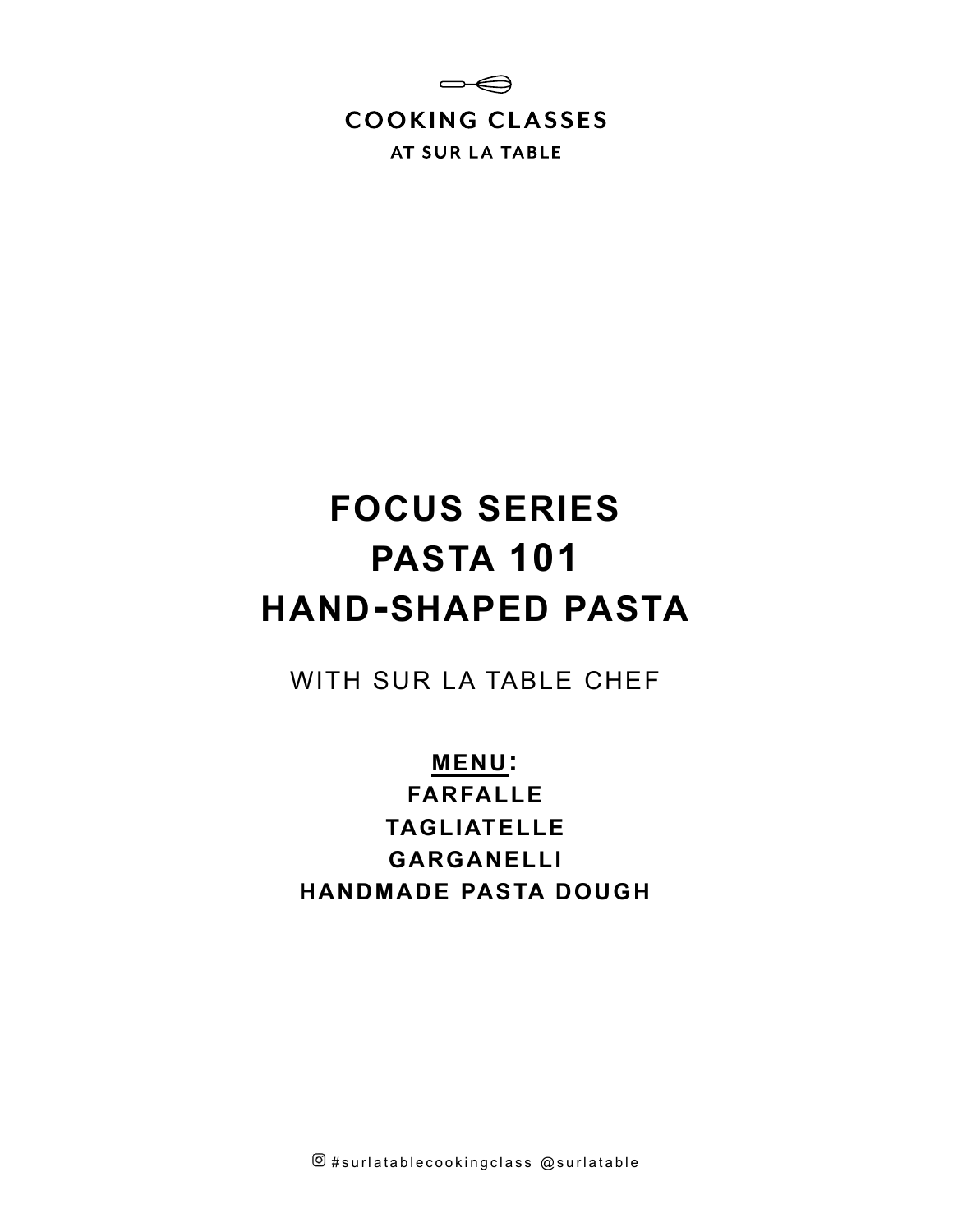# **Ingredient Shopping List**

Below is a list of ingredients you'll need to make the recipes in this packet. Please reach out for substitution suggestions.

# **Dairy**

□ 8 large eggs

## **Pantry Items**

- □ 5 cups all-purpose flour
- □ Fine kosher salt
- □ Semolina flour
- □ Extra-virgin olive oil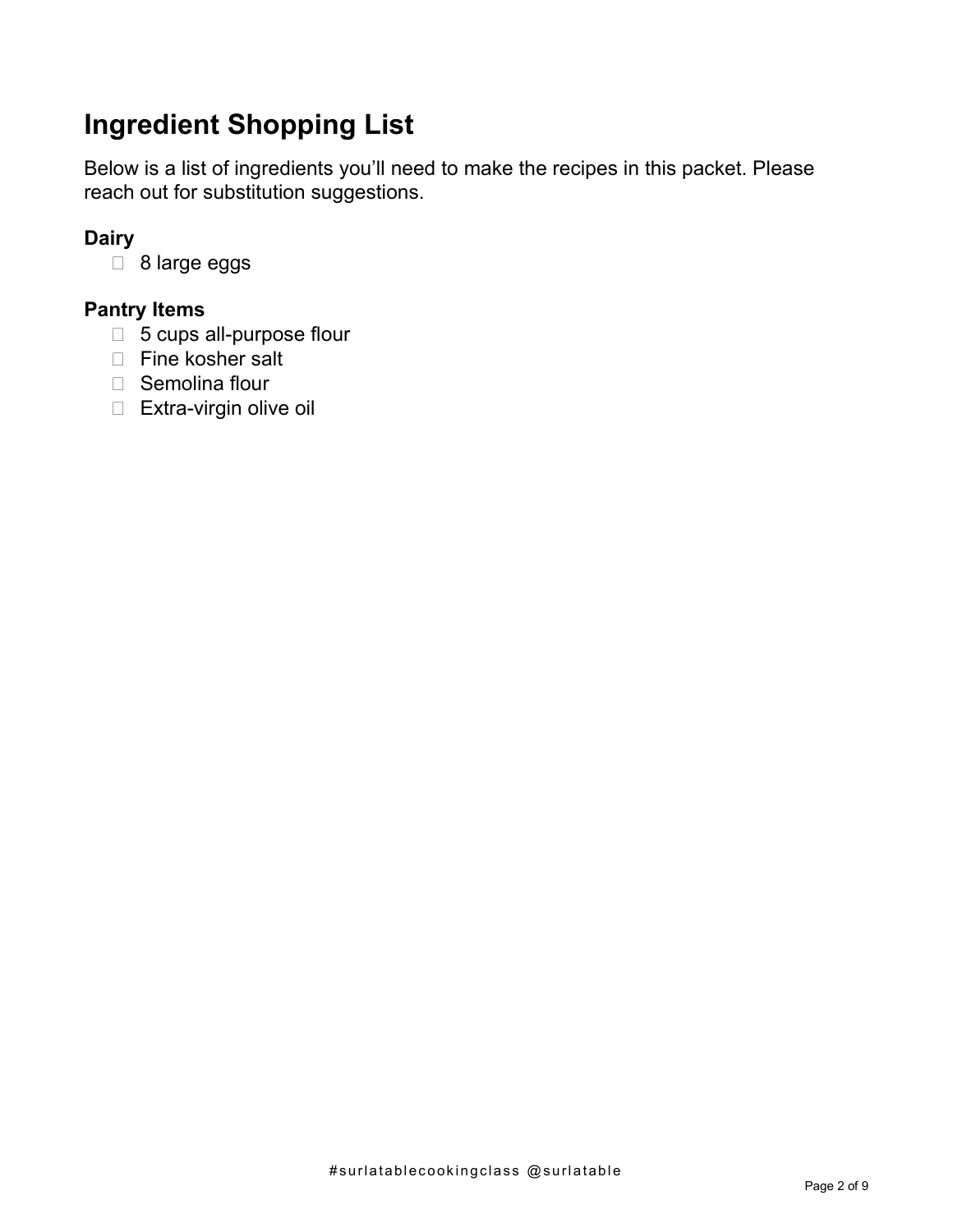# **Equipment Needed**

Below is a list of tools you'll need to make the recipes in this packet.

# **Cutlery**

□ Chef's knife

# **Hand Tools/Gadgets**

- $\Box$  Digital scale
- Bench scraper
- □ Measuring cups and spoons
- D Fork
- $\Box$  Large mixing bowl
- □ Pizza cutter (optional)
- □ Fluted ravioli cutter (optional)
- □ 1/4-inch wooden dowel, chopstick, or pencil
- Gnocchi board (optional)

### **Appliances**

 $\Box$  Pasta maker or stand mixer with pasta attachment

## **Bakeware**

3 large baking sheets

#### **Other**

- □ Plastic wrap
- Kitchen towels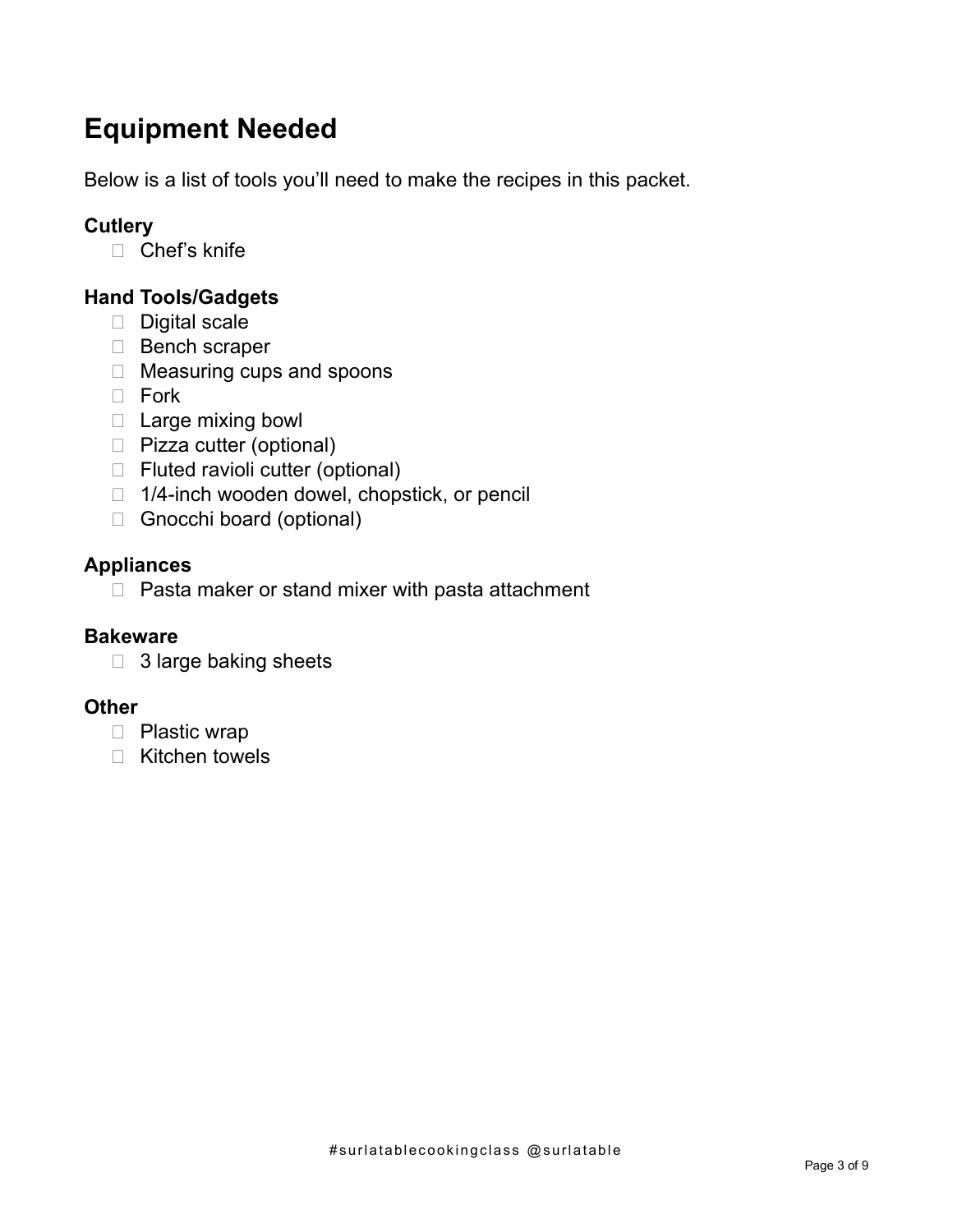# **Pre-Class Mise en Place and Notes**

- Please gather all ingredients prior to class if you will be cooking along.
- It is helpful to organize the ingredients by recipe on rimmed baking sheets.
- Feel free to pre-measure ingredients, but it is not necessary.

# **All Recipes**

- 1. Clear a large work area for pasta making.
- 2. Have your pasta maker or stand mixer with a pasta attachment ready to use.
- 3. Sprinkle the baking sheets with semolina flour.
- 4. You will prepare 2 recipes of Homemade Pasta Dough in separate bowls.
- 5. You will shape 1/2 a recipe of each shape, plus a bonus 1/2 recipe for the shape of your choice.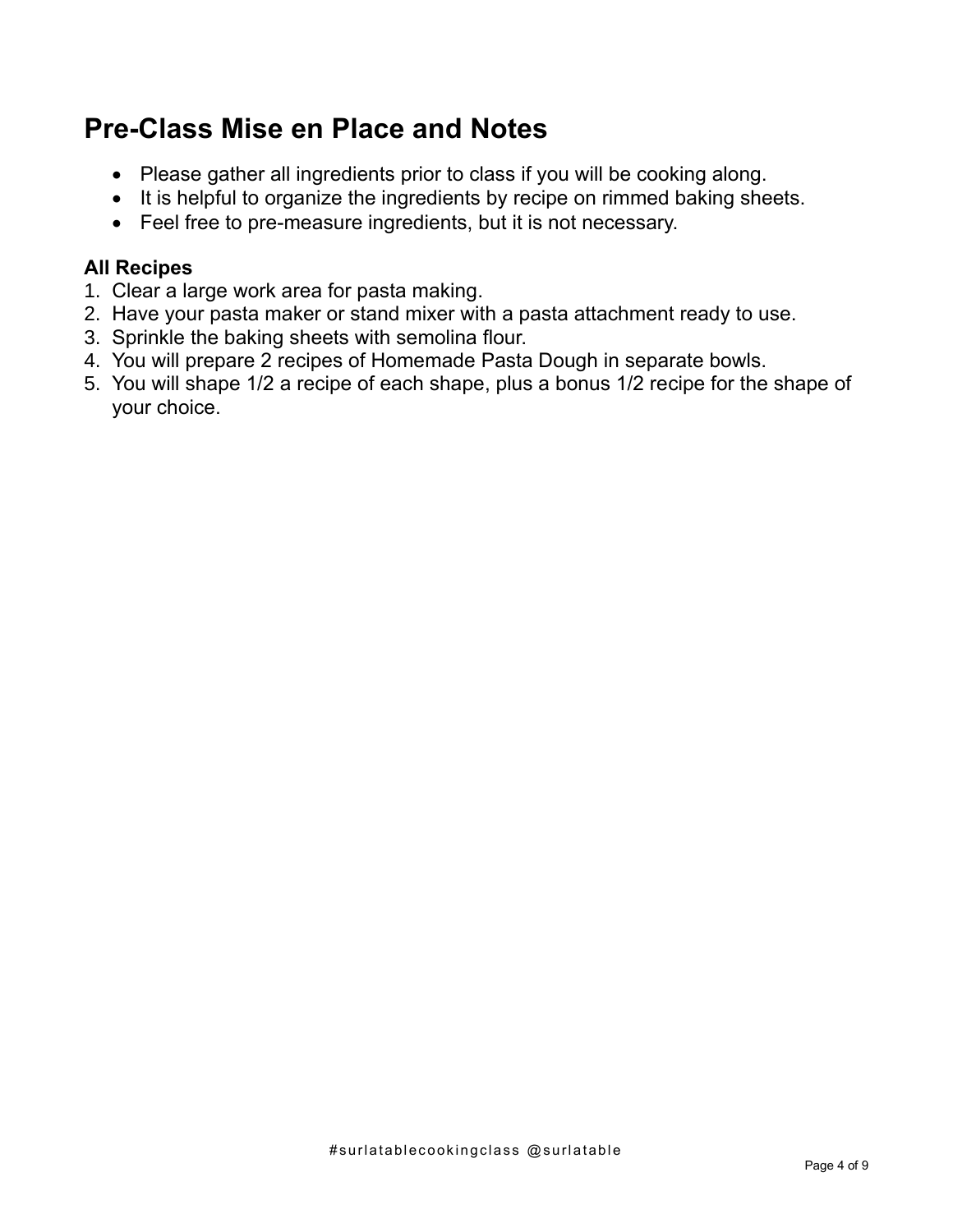#### **HOMEMADE PASTA DOUGH**

#### *Yield: 4 servings*

 $\frac{1}{2}$ 

 $\frac{1}{2}$ 

Fresh pasta dough is so easy to make, you'll wonder why you never did it before. In class, you will prepare two full batches of dough.

*2 1/2 cups (12 1/2 ounces) unbleached all-purpose flour, plus more for dusting 1 teaspoon fine kosher salt 4 large eggs 1 tablespoon extra-virgin olive oil Semolina flour, for dusting pasta and surfaces* 

<sup>1.</sup> *To make the dough:* To a large mixing bowl, add the flour and salt and whisk to combine. Make a "well" in the center of the flour mixture and add the eggs and oil. Using a fork, blend the eggs into the flour mixture, stirring the flour in from the sides of the well and working outwards. When the pasta dough is thoroughly mixed, turn it out on a lightly floured work surface. Knead the dough until it is smooth and flexible but not sticky, adding small amounts of flour as needed; about 5 minutes. Shape the dough into a ball and flatten it into a disk. Cover with plastic wrap and allow to rest for at least 20 minutes or up to an hour at room temperature.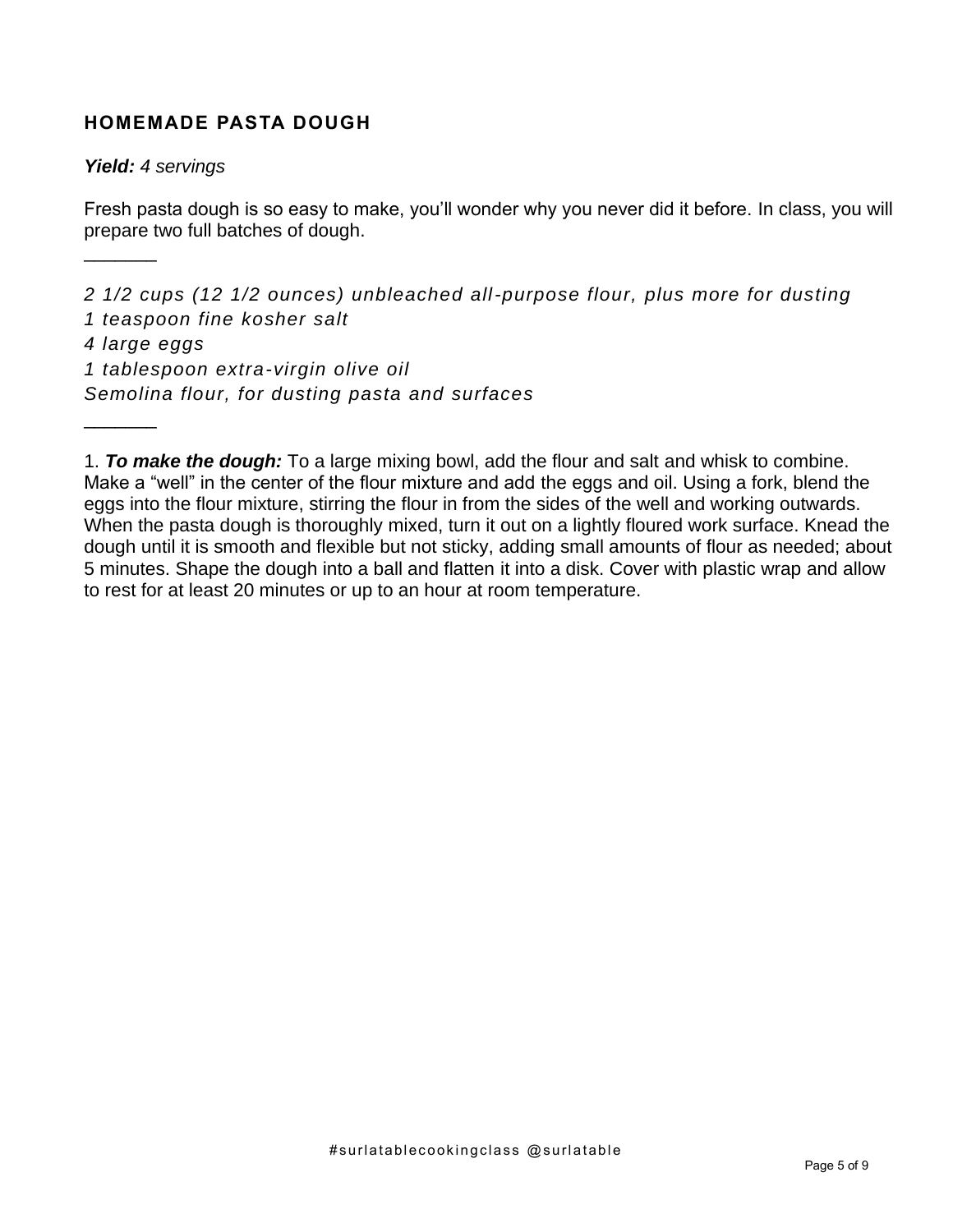### **FARFALLE**

 $\frac{1}{2}$ 

 $\frac{1}{2}$ 

#### *Yield: 2-3 servings*

Affectionately called bow-ties stateside, farfalle translates to butterflies in Italian. These little beauties come from the northern regions of the boot and are best paired with cream or tomatobased sauces.

*1/2 recipe Homemade Pasta Dough (recipe included) Water Semolina flour* 

1. *To roll out and cut the dough:* Secure a pasta machine to the edge of a long countertop. Using a bench scraper, cut the dough into 2 pieces. Keep the extra dough covered in plastic wrap while working with one piece. With a rolling pin or your hand, roll or flatten the piece of dough into a rough rectangle that will fit inside the widest setting of the pasta machine. Roll the dough through the machine, catching it with one hand as you roll with the other. Take the dough and trifold it like a letter. Turn the dough so one open end faces the machine and roll it through on the widest setting again. Fold, turn and roll once more on the widest setting.

2. Continue rolling the pasta through the machine without folding, adjusting the rollers to a smaller setting each time. Roll out each sheet to the second to the last thinnest setting. If the pasta sheet becomes too large to handle, use a bench scraper to cut it into more manageable lengths and continue rolling.

3. *To shape the farfalle:* Lay 1 sheet of pasta out on a flat, lightly floured surface. With a roller cutter or knife, cut the pasta lengthwise into long 1 1/2-inch strips. Then cut each long strip (this time with a fluted roller if desired) into 2-inch rectangles. Cover rectangles with a damp kitchen towel while you work to prevent over-drying. Wet your fingers and with your thumb and index finger, pinch the center of a pasta rectangle into a bowtie and press firmly to secure. Continue cutting and pinching the remaining pasta sheets and rectangles. Lay the farfalle out in a single layer on baking sheets dusted with semolina. The pasta can be cooked immediately or covered with plastic wrap and refrigerated for up to 24 hours before use.

4. *To cook the pasta:* To a large pot of water set over high heat, add water to 2/3 full and bring to a boil. Generously season water with salt. Add the pasta and stir immediately to prevent the farfalle from sticking together. Boil until al dente, 2 to 3 minutes. Reserve 1 cup of pasta water and drain the pasta through a colander. Use the reserved pasta water to thin your chosen pasta sauce.

5. *To freeze the pasta:* Transfer the shaped farfalle on the baking sheet to the freezer. Once frozen, transfer the hard pasta to a plastic storage bag. The pasta can be kept frozen for up to 2 months. The pasta does not need to be thawed before cooking. When ready to prepare, follow the "to cook the pasta" instructions above. Frozen pasta will take an extra 1-2 minutes to fully cook.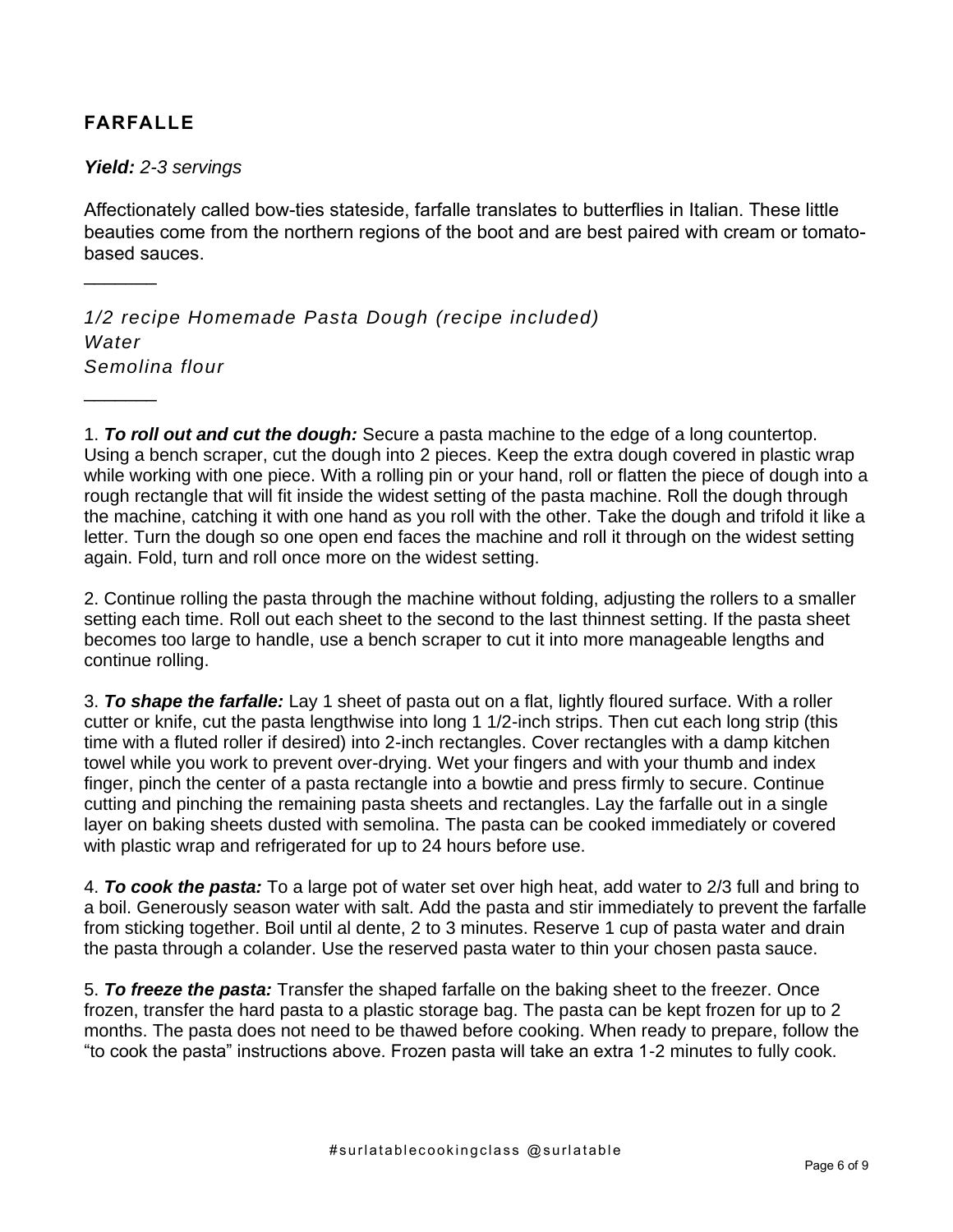### **TAGLIATELLE**

#### *Yield: 2-3 servings*

 $\frac{1}{2}$ 

 $\frac{1}{2}$ 

Tagliatelle, pappardelle, tagliolini are just a few of our favorite hand-cut ribbon pasta. The only difference between the shapes is the width in which it is cut. Tagliatelle, meaning "cut" in Italian, is cut to 1/3-inch, pappardelle to 3/4-inch and tagliolini to 1/8-inch. The general rule of thumb for the sauce is the wider the ribbon, the heavier the sauce.

*1/2 recipe Homemade Pasta Dough (recipe included) Semolina flour* 

1. *To roll out and cut the dough:* Secure a pasta machine to the edge of a long countertop. Using a bench scraper, cut the dough into 2 pieces. Keep the extra dough covered in plastic wrap while working with one piece. With a rolling pin or your hand, roll or flatten the piece of dough into a rough rectangle that will fit inside the widest setting of the pasta machine. Roll the dough through the machine, catching it with one hand as you roll with the other. Take the dough and trifold it like a letter. Turn the dough so one open end faces the machine and roll it through on the widest setting again. Fold, turn and roll once more on the widest setting.

2. Continue rolling the pasta through the machine without folding, adjusting the rollers to a smaller setting each time. Roll out each sheet to the second to the last thinnest setting. If the pasta sheet becomes too large to handle, use a bench scraper to cut it into more manageable lengths and continue rolling.

3. *To shape the tagliatelle*: Liberally flour one sheet of pasta and loosely roll it into a cylinder. Using a sharp knife, cut the roll into 1/3-inch ribbons. Unwrap the ribbons, toss them with semolina flour and form into piles on baking sheets dusted with semolina. The pasta can be cooked immediately or covered with plastic wrap and refrigerated for up to 24 hours before use.

4. *To cook the pasta:* To a large pot of water set over high heat, add water to 2/3 full and bring to a boil. Generously season water with salt. Add the pasta and stir immediately to prevent the tagliatelle from sticking together. Boil until al dente, 2 to 3 minutes. Reserve 1 cup of pasta water and drain the pasta through a colander. Use the reserved pasta water to thin your chosen pasta sauce.

5. *To freeze the pasta:* Transfer the shaped tagliatelle on the baking sheet to the freezer. Once frozen, transfer the hard pasta to a plastic storage bag. The pasta can be kept frozen for up to 2 months. The pasta does not need to be thawed before cooking. When ready to prepare, follow the "to cook the pasta" instructions above. Frozen pasta will take an extra 1-2 minutes to fully cook.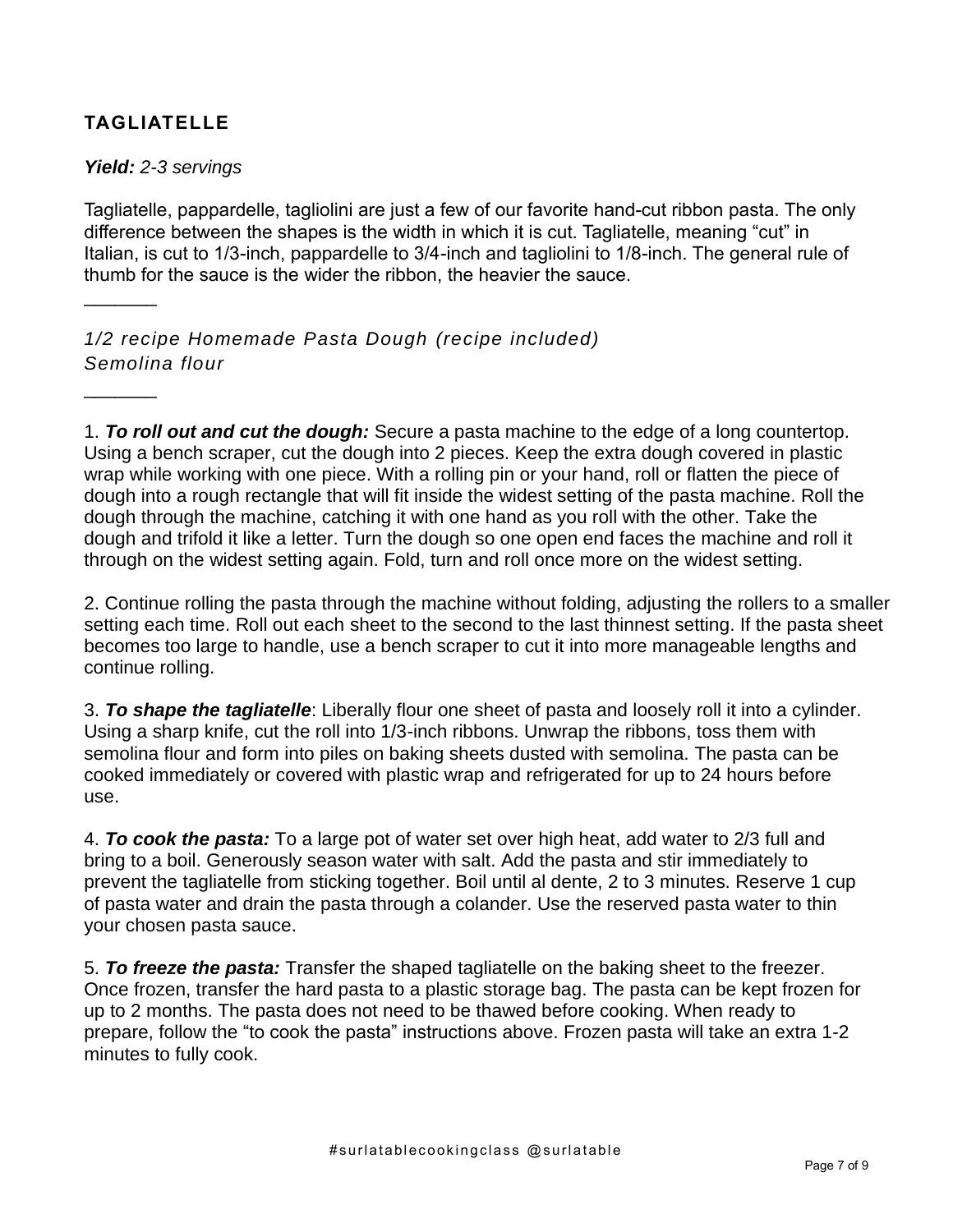#### **GARGANELLI**

*Yield: 2-3 servings*

 $\frac{1}{2}$ 

 $\frac{1}{2}$ 

Garganelli starts as a flat square that is transformed into a cylinder to hold Bologna's most revered dish, Bolognese. Similar to the size and shape of penne, this pasta is hand-shaped on a gnocchi board to create ridges that trap rich meat ragù.

*1/2 recipe Homemade Pasta Dough (recipe included) Semolina flour 1/4-inch wooden dowel, chopstick, or wooden pencil Gnocchi board (optional)*

1. *To roll out and cut the dough:* Secure a pasta machine to the edge of a long countertop. Using a bench scraper, cut the dough into 2 pieces. Keep the extra dough covered in plastic wrap while working with one piece. With a rolling pin or your hand, roll or flatten the piece of dough into a rough rectangle that will fit inside the widest setting of the pasta machine. Roll the dough through the machine, catching it with one hand as you roll with the other. Take the dough and trifold it like a letter. Turn the dough so one open end faces the machine and roll it through on the widest setting again. Fold, turn and roll once more on the widest setting.

2. Continue rolling the pasta through the machine without folding, adjusting the rollers to a smaller setting each time. Roll out each sheet to the second to the last thinnest setting. If the pasta sheet becomes too large to handle, use a bench scraper to cut it into more manageable lengths and continue rolling.

3. *To shape the garganelli*: Lay 1 sheet of pasta out on a flat, lightly floured surface. With a roller cutter or knife, cut the pasta lengthwise into 2-inch squares. (Allow the squares to dry uncovered 5 minutes before rolling.) Position one square on your gnocchi board or a flat surface so it lays in a diamond shape. With the dowel, press the top point of the square and start rolling it around the dowel towards you. If you are using a gnocchi board, the garganelli will have small ridges. If shaping on a flat surface, the garganelli will be smooth. After the garganelli is completely rolled up, remove it from the dowel. Lay the garganelli in a single layer on the baking sheets dusted with semolina. The pasta can be cooked immediately or covered with plastic wrap and refrigerated for up to 24 hours before use.

4. *To cook the pasta:* To a large pot of water set over high heat, add water to 2/3 full and bring to a boil. Generously season water with salt. Add the pasta and stir immediately to prevent the garganelli from sticking together. Boil until al dente, 2 to 3 minutes. Reserve 1 cup of pasta water and drain the pasta through a colander. Use the reserved pasta water to thin your chosen pasta sauce.

5. *To freeze the pasta:* Transfer the shaped garganelli on the baking sheet to the freezer. Once frozen, transfer the hard pasta to a plastic storage bag. The pasta can be kept frozen for up to 2 months. The pasta does not need to be thawed before cooking. When ready to prepare, follow "to cook the pasta" instructions above. Frozen pasta will take an extra 1-2 minutes to fully cook.